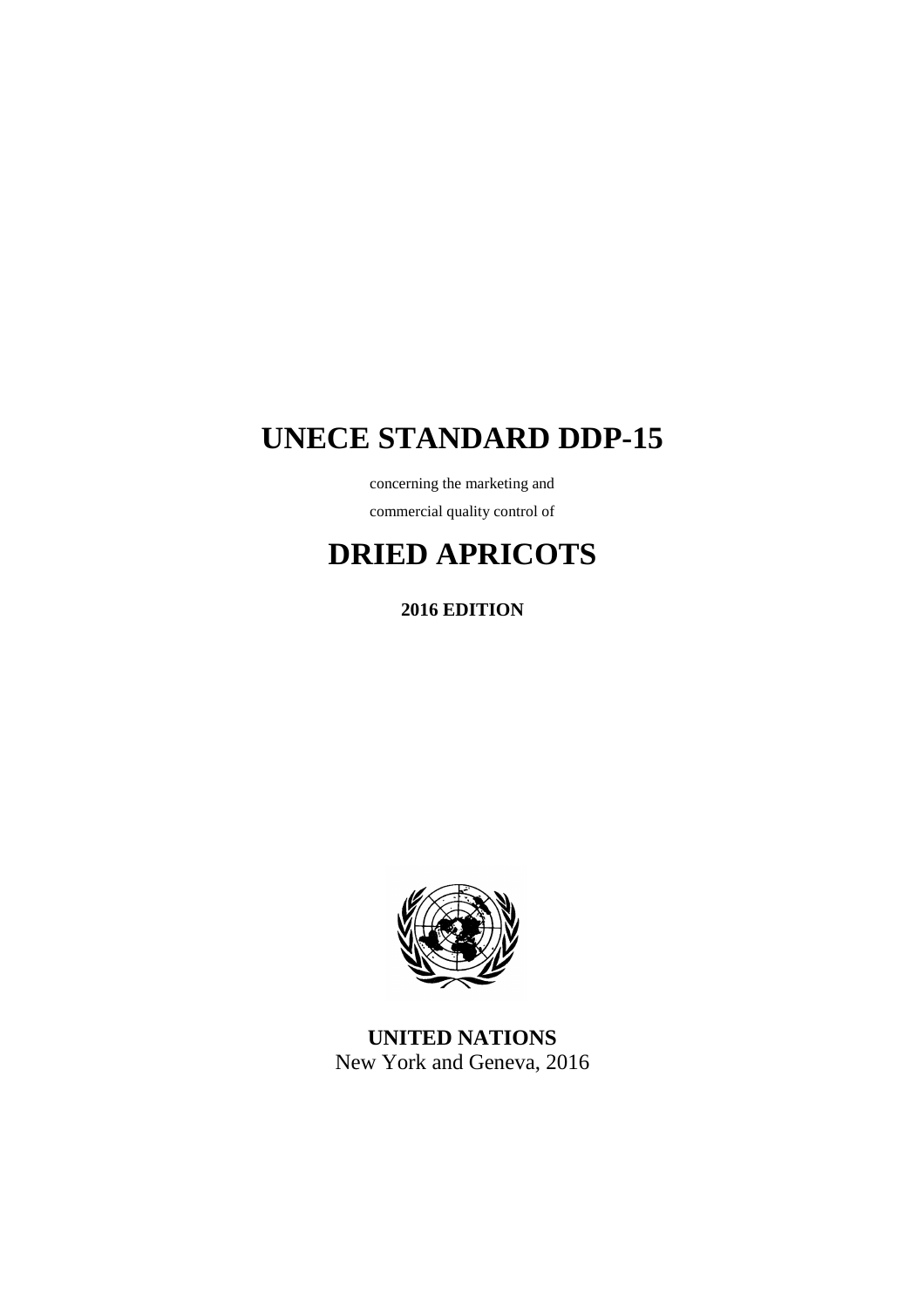#### **NOTE**

#### **Working Party on Agricultural Quality Standards**

The commercial quality standards developed by the United Nations Economic Commission for Europe (UNECE) Working Party on Agricultural Quality Standards help facilitate international trade, encourage high-quality production, improve profitability and protect consumer interests. UNECE standards are used by Governments, producers, traders, importers and exporters, and other international organizations. They cover a wide range of agricultural products, including fresh fruit and vegetables, dry and dried produce, seed potatoes, meat, cut flowers, eggs and egg products.

Any member of the United Nations can participate, on an equal footing, in the activities of the Working Party. For more information on agricultural standards, please visit our website http://www.unece.org/trade/agr/welcome.html.

The new Standard for Dried Apricots is based on document ECE/CTCS/WP.7/2016/7 reviewed and adopted by Working Party at its seventy-second session.

The designations employed and the presentation of the material in this publication do not imply the expression of any opinion whatsoever on the part of the United Nations Secretariat concerning the legal status of any country, territory, city or area or of its authorities, or concerning the delimitation of its frontiers or boundaries. Mention of company names or commercial products does not imply endorsement by the United Nations.

All material may be freely quoted or reprinted, but acknowledgement is requested.

Please contact us at the following address with any comments or enquiries:

 Agricultural Standards Unit Economic Cooperation and Trade Division United Nations Economic Commission for Europe Palais des Nations CH-1211 Geneva 10, Switzerland E-mail: agristandards@unece.org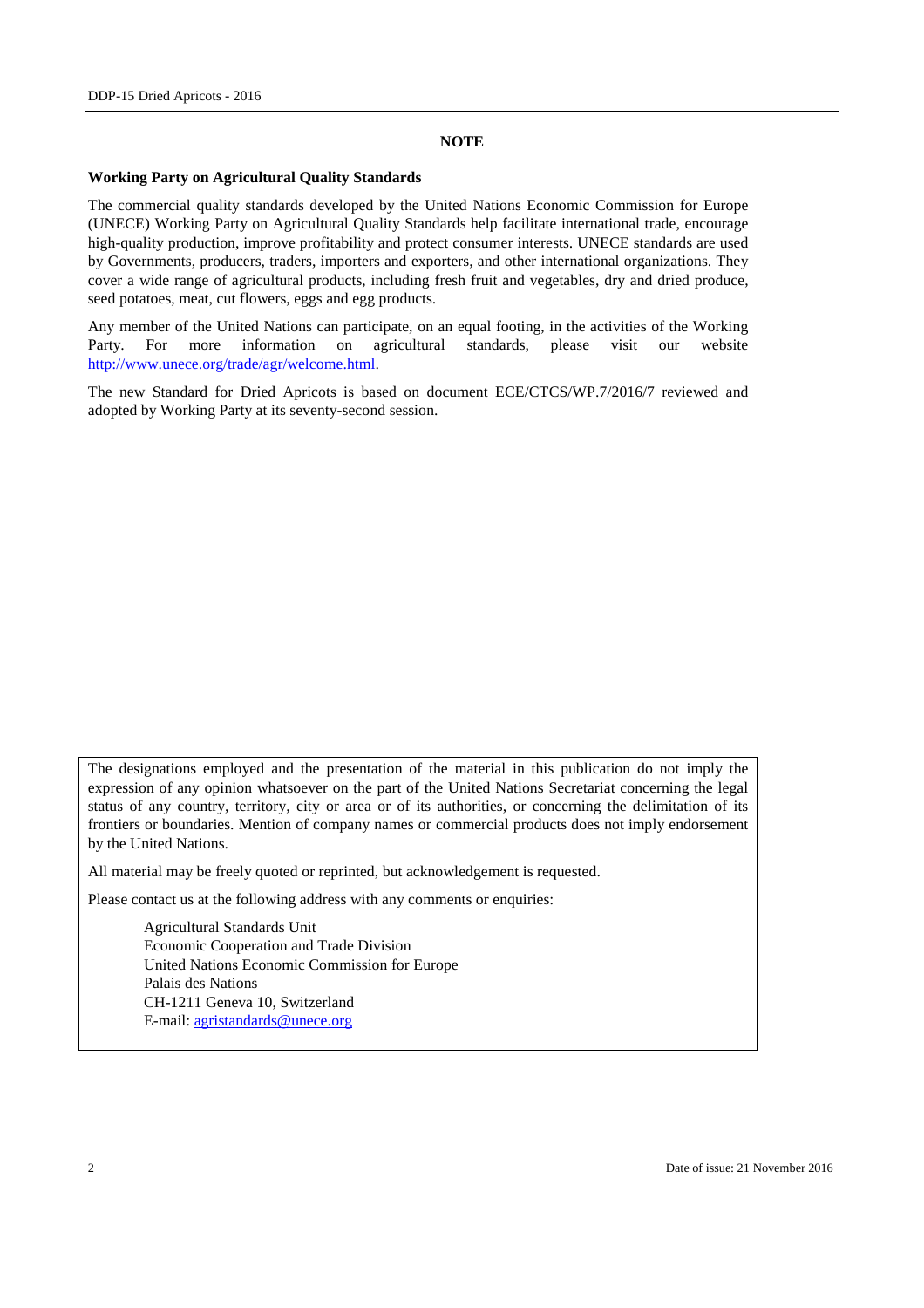# **UNECE Standard DDP-15 concerning the marketing and commercial quality control of Dried Apricots**

# **I. Definition of produce**

This standard applies to dried apricots of varieties (cultivars) grown from *Prunus armeniaca* L., intended for direct consumption. This standard does not apply to dried apricots that are processed or for industrial processing, except when mixed with other products for direct consumption without further preparation.

Dried apricots may be presented in one of the following styles:

- Whole, unpitted
- Whole, pitted
- halves (cut longitudinally into two parts before drying)
- slabs: whole and half apricots of irregular shape, size and thickness, that have lost their normal contour and have become definitely flattened at the edge or rim.

# **II. Provisions concerning quality**

The purpose of the standard is to define the quality requirements of dried apricots at the export-control stage, after preparation and packaging.

However, if applied at stages following export, the holder/seller shall be responsible for observing the requirements of the standard. The holder/seller of products not in conformity with this standard may not display such products or offer them for sale, or deliver or market them in any other manner.

### **A. Minimum requirements<sup>1</sup>**

In all classes, subject to the special provisions for each class and the tolerances allowed, the dried apricots must display the following characteristics:

- intact; however, slight superficial damage is not considered as a defect; the fruit may be pitted or cut into halves
- sound; produce affected by rotting or deterioration such as to make it unfit for human consumption is excluded
- clean; practically free of any visible foreign matter
- sufficiently developed
- free from living pests whatever their stage of development
- free from damage caused by pests, including the presence of dead insects and/or mites, their debris or excreta

 $\overline{a}$ 

<sup>&</sup>lt;sup>1</sup> Definitions of terms and defects are listed in Annex III of the Standard Layout – Recommended terms and definition of defects for standards of dry (Inshell Nuts and Nut Kernels) and dried produce <http://www.unece.org/trade/agr/standard/dry/StandardLayout/StandardLayoutDDP\_e.pdf>.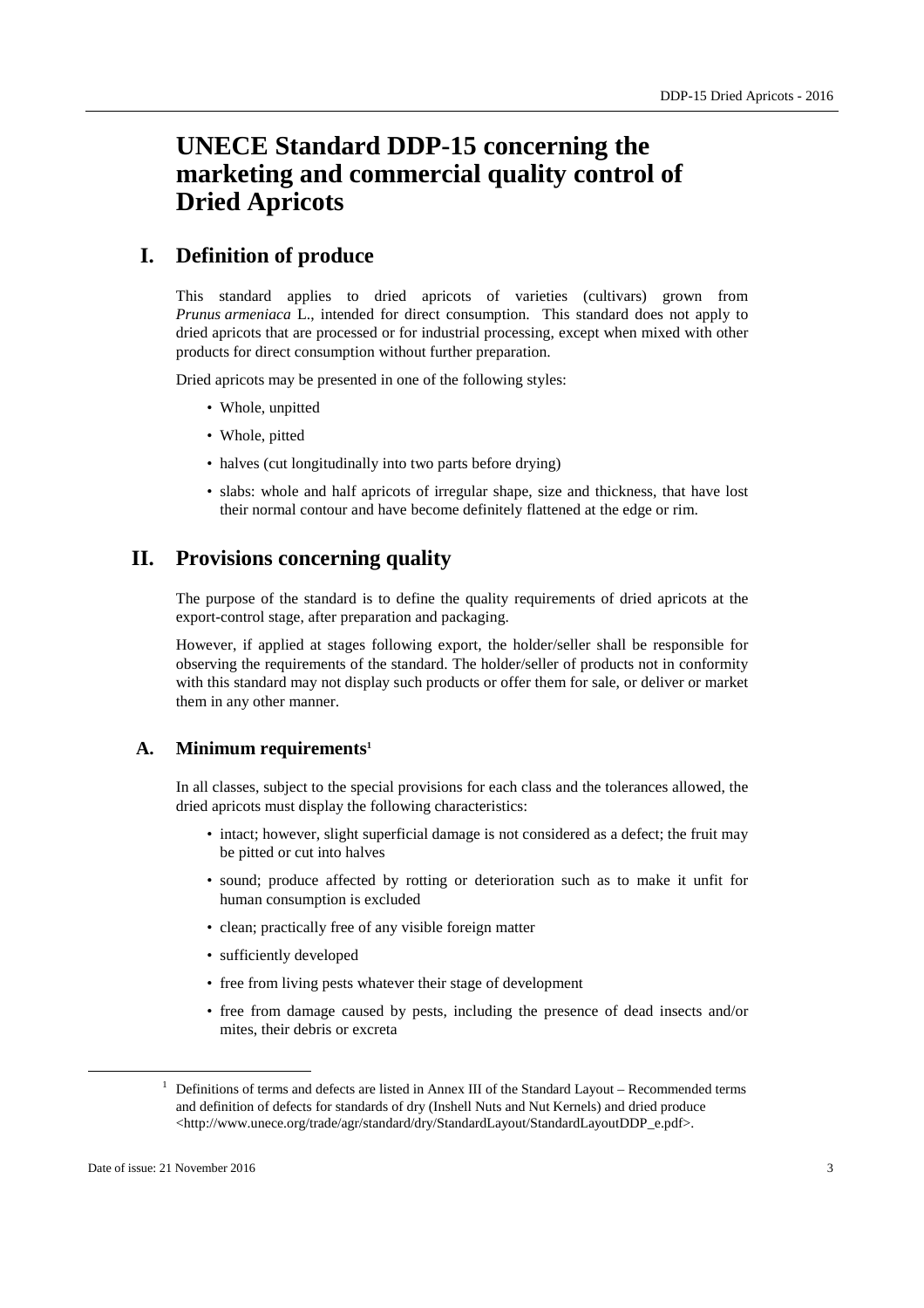- free from blemishes, areas of discolouration or spread stains in pronounced contrast with the rest of the produce affecting in aggregate more than 5 per cent of the surface of the produce
- free from mould filaments visible to the naked eye
- free of fermentation
- free of abnormal external moisture
- free of foreign smell and/or taste except for a slight salty taste of sodium chloride and/or calcium chloride and a slight smell of preservatives/additives, including sulphur dioxide.

The condition of the dried apricots must be such as to enable them:

- to withstand transportation and handling
- to arrive in satisfactory condition at the place of destination.

### **B. Moisture content<sup>2</sup>**

The dried apricots shall have a moisture content as follows:

- not exceeding 25.0 per cent for untreated dried apricots
- above 25.0 per cent and not exceeding 40.0 per cent for dried apricots treated with preservatives or preserved by other means (e.g. pasteurization) and products between 32.0 and 40.0 per cent should be labelled as high moisture or equivalent denomination.

### **C. Classification**

In accordance with the defects allowed in section "IV. Provisions concerning tolerances", dried apricots are classified into the following classes:

"Extra" Class, Class I, Class II.

The defects allowed must not affect the general appearance of the produce as regards quality, keeping quality and presentation in the package.

# **III. Provisions concerning sizing**

Sizing of dried apricots is mandatory for "Extra" Class and Class I.

Size is determined by:

- the number of fruit per kilogramme (1,000g) or
- diameter (diameter means the shortest measurement across the face of the apricot half when restored to its normal position).

Uniformity in size can be achieved according to one of the following options:

 $\overline{a}$ 

<sup>&</sup>lt;sup>2</sup> The moisture content is determined by one of the methods given in Annex I of the Standard Layout – Determination of the moisture content for dried produce<http://www.unece.org/trade/agr/standard/dry/StandardLayout/StandardLayoutDDP\_e.pdf>.

The laboratory reference method shall be used in cases of dispute.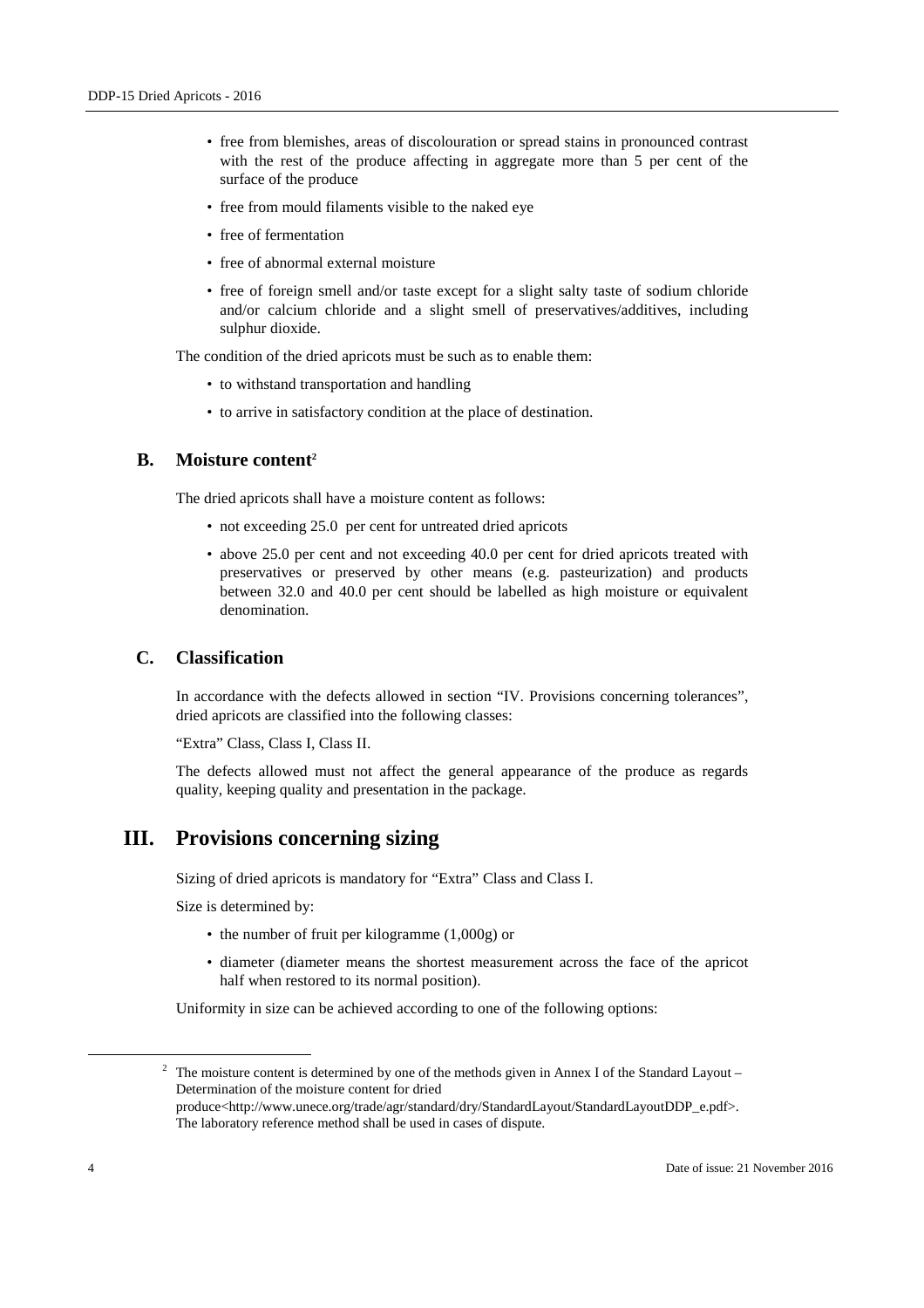| Size Code      | Number of whole, unpitted fruit per<br>kilogramme | Number of whole, pitted fruit per<br>kilogramme | Number of fruit halves<br>per kilogramme |
|----------------|---------------------------------------------------|-------------------------------------------------|------------------------------------------|
| $\overline{0}$ | Less than 60                                      | Less than 80                                    | Less than 160                            |
|                | 61-80                                             | 81-100                                          | 161-200                                  |
| 2              | $81 - 100$                                        | $101 - 120$                                     | $201 - 240$                              |
| 3              | $101 - 120$                                       | $121 - 140$                                     | $241 - 280$                              |
| 4              | $121 - 140$                                       | $141 - 160$                                     | $281 - 320$                              |
| 5              | $141 - 160$                                       | $161 - 180$                                     | $321 - 360$                              |
| 6              | $161 - 180$                                       | $181 - 200$                                     | $361 - 400$                              |
|                | $181 - 200$                                       | $201 - 220$                                     | $401 - 440$                              |
| 8              | 201 and over                                      | 221 and over                                    | 441 and over                             |

# A. By number of fruit per kilogramme:

To ensure uniformity in extra class, the weight of the heaviest 10 pieces of dried apricots of the same size code should not exceed two times the weight of the lightest 10 pieces of dried apricots of the same size code.

| <b>B.</b><br>By diameter: |  |
|---------------------------|--|
|---------------------------|--|

| Range (mm)         | Range (inches)     |
|--------------------|--------------------|
| 34 mm and larger   | 1 3/8 and larger   |
| $31 - 34$ mm       | $11/4-13/8$        |
| 28-31              | $11/8-11/4$        |
| $25 - 28$          | $1 - 11/8$         |
| $20 - 25$          | $13/16 - 1$        |
| Smaller than 20 mm | Smaller than 13/16 |

| C. Size ranges other than option A. or B. and size codes other than option   |  |  |  |  |
|------------------------------------------------------------------------------|--|--|--|--|
| A. are allowed provided that the range used is labelled accordingly such as. |  |  |  |  |

| Grade code | Number of whole fruit without stones per per kilogramme |               |                  |  |
|------------|---------------------------------------------------------|---------------|------------------|--|
| A          | 140 and less                                            | <sub>or</sub> | 32 mm and bigger |  |
| B          | 141-180                                                 | or            | $29 - 32$ mm     |  |
| C          | 181-220                                                 | or            | $25-29$ mm       |  |
| D          | 221-260                                                 | or            | $21 - 25$ mm     |  |
| E          | 261 and more                                            | <b>or</b>     | Less than 20 mm  |  |

However, when a size code is indicated, it should not conflict with Option A.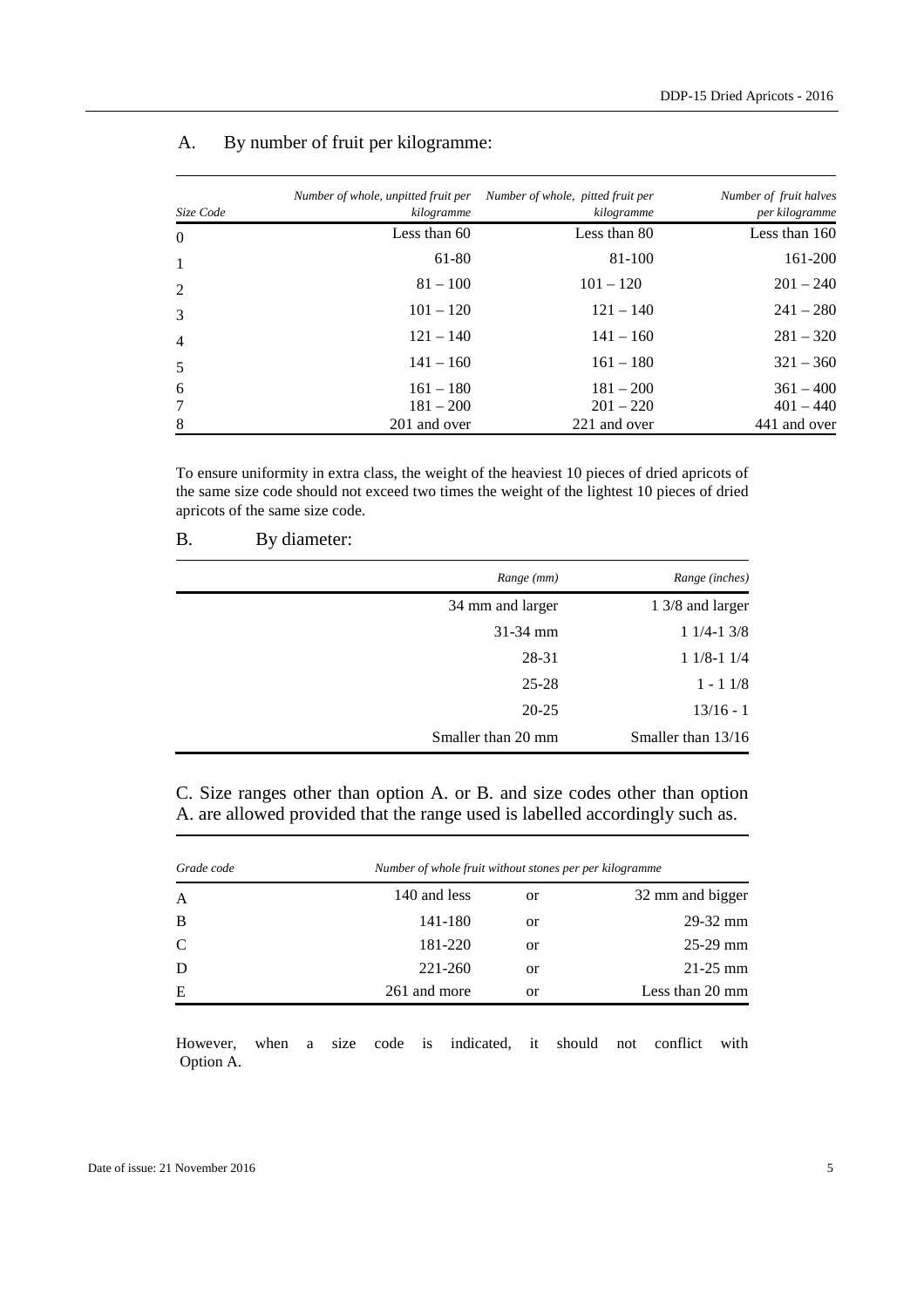# **IV. Provisions concerning tolerances**

At all marketing stages, tolerances in respect of quality and size shall be allowed in each lot for produce not satisfying the minimum requirements of the class indicated.

# **A. Quality tolerances**

|                                                                                                             | Tolerances allowed, percentage of defective<br>produce, by number or weight <sup>(a)</sup> |          |          |
|-------------------------------------------------------------------------------------------------------------|--------------------------------------------------------------------------------------------|----------|----------|
| Defects allowed                                                                                             | Extra                                                                                      | Class I  | Class II |
| (a) Tolerances for produce not satisfying the minimum<br>requirements                                       | 9                                                                                          | 15       | 20       |
| of which no more than:                                                                                      |                                                                                            |          |          |
| Mouldy                                                                                                      | 1                                                                                          | 1        | 1        |
| Rotten                                                                                                      | 1                                                                                          | 1        | 2        |
| Damage caused by pests                                                                                      | 1                                                                                          | 2        | 4        |
| Fermented (untreated)                                                                                       | 2                                                                                          | 3        | 5        |
| Fermented (treated)                                                                                         | 1                                                                                          | 1        | 2        |
| Living pests                                                                                                | $\Omega$                                                                                   | $\theta$ | 0        |
| Dirty                                                                                                       | 2                                                                                          | 5        | 8        |
| Substantial defects in colour or texture,                                                                   |                                                                                            |          |          |
| heat injury and sunburn                                                                                     | 5                                                                                          | 8        | 10       |
| Spotted                                                                                                     | 3                                                                                          | 5        | 10       |
| <b>Lesion and Calluses</b>                                                                                  | 3                                                                                          | 6        | 8        |
| (b) Size tolerances                                                                                         |                                                                                            |          |          |
| Produce not conforming to the size indicated by<br>diameter, in total (if sized by diameter)                | 10                                                                                         | 10       | 10       |
| (c) Tolerances for other defects                                                                            |                                                                                            |          |          |
| Foreign matter and extraneous vegetable materials<br>except pits, pit fragments in pitted fruit (by weight) | 0.5                                                                                        | 0.5      | 0.5      |
| Presence of pits, pit fragments and pedicels in pitted<br>fruit                                             | 1                                                                                          | 1        | 2        |
| Presence of pieces among whole fruit and halves                                                             | $\overline{c}$                                                                             | 4        | 6        |
| Dried apricots belonging to varieties other than that<br>indicated                                          | 10                                                                                         | 10       | 10       |

(a) A minimum sample unit of one kilogramme is required for the test.

# **V. Provisions concerning presentation**

## **A. Uniformity**

The contents of each package must be uniform and contain only dried apricots of the same origin, quality, style and size (if sized) and if indicated, variety and/or crop year.

The visible part of the contents of the package must be representative of the entire contents.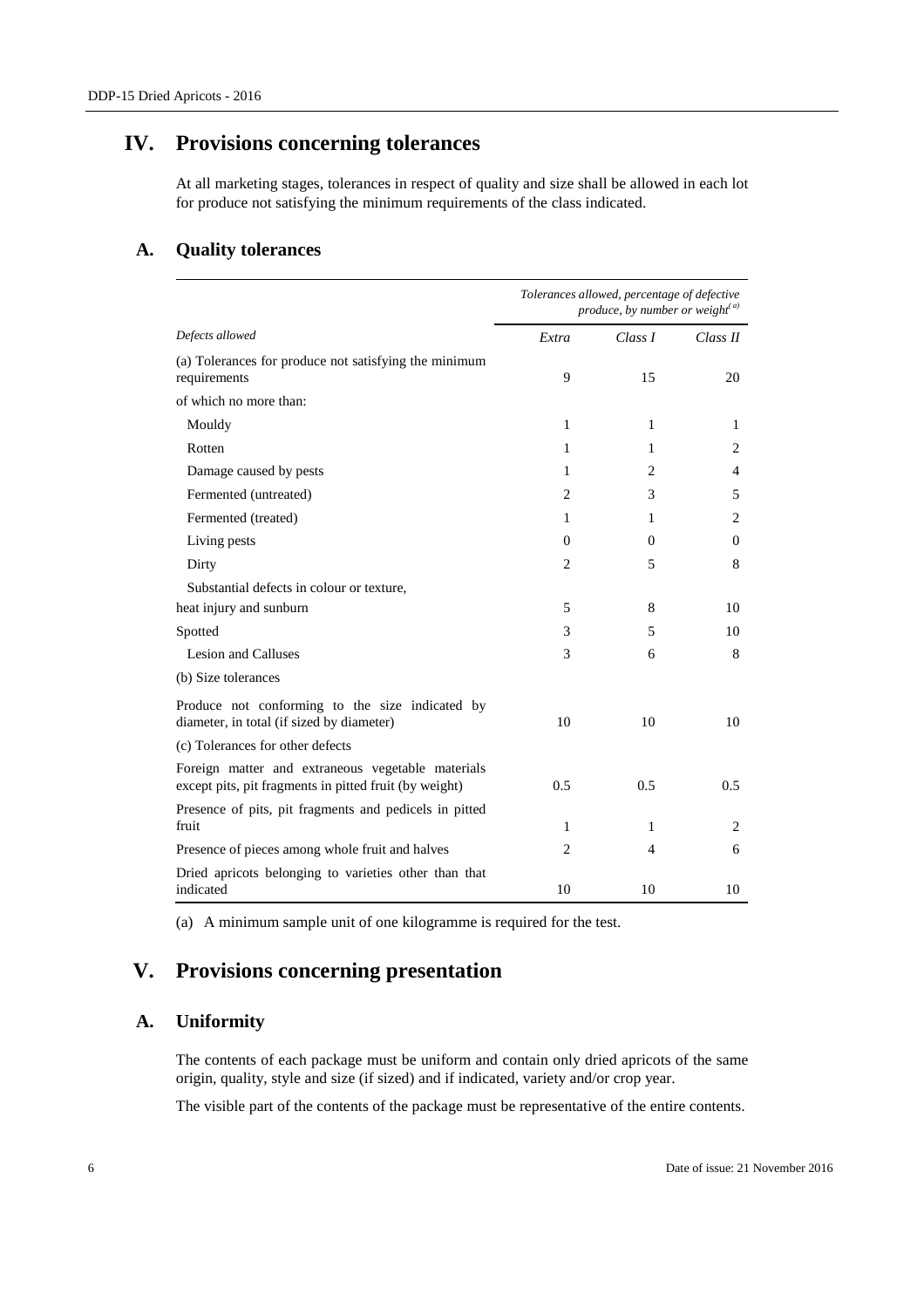### **B. Packaging**

Dried apricots must be packed in such a way so as to protect the produce properly.

The materials used inside the package must be clean and of a quality such as to avoid causing any external or internal damage to the produce. The use of materials, particularly of paper or stamps bearing trade specifications, is allowed, provided the printing or labelling has been done with non-toxic ink or glue.

Packages must be free of all foreign matter in accordance with the table of tolerances in section "IV. Provisions concerning tolerances".

# **VI. Provisions concerning marking**

Each package<sup>3</sup> must bear the following particulars in letters grouped on the same side, legibly and indelibly marked and visible from the outside:

### **A. Identification**

Packer and/or dispatcher:

Name and physical address (e.g. street/city/region/postal code and, if different from the country of origin, the country) or a code mark officially recognized by the national authority<sup>4</sup>.

### **B. Nature of produce**

- "Dried Apricots" which may be replaced, when appropriate, by high moisture dried apricots or equivalent denomination
- Style
- Name of the variety (optional)

### **C. Origin of produce**

• Country of origin<sup>5</sup> and, optionally, district where grown or the national, regional or local place name.

### **D. Commercial specifications**

- Class
- Size (if sized) expressed as:

 $\overline{a}$ 

<sup>&</sup>lt;sup>3</sup> These marking provisions do not apply to sales packages presented in packages.

<sup>&</sup>lt;sup>4</sup> The national legislation of a number of countries requires the explicit declaration of the name and address. However, in cases where a code mark is used, the reference "packer and/or dispatcher" (or equivalent abbreviations) must be indicated in close connection with the code mark, and the code mark should be preceded with the ISO 3166 alpha country code of the recognizing country, if not the country of origin.

<sup>5</sup> The full or commonly used name should be indicated.